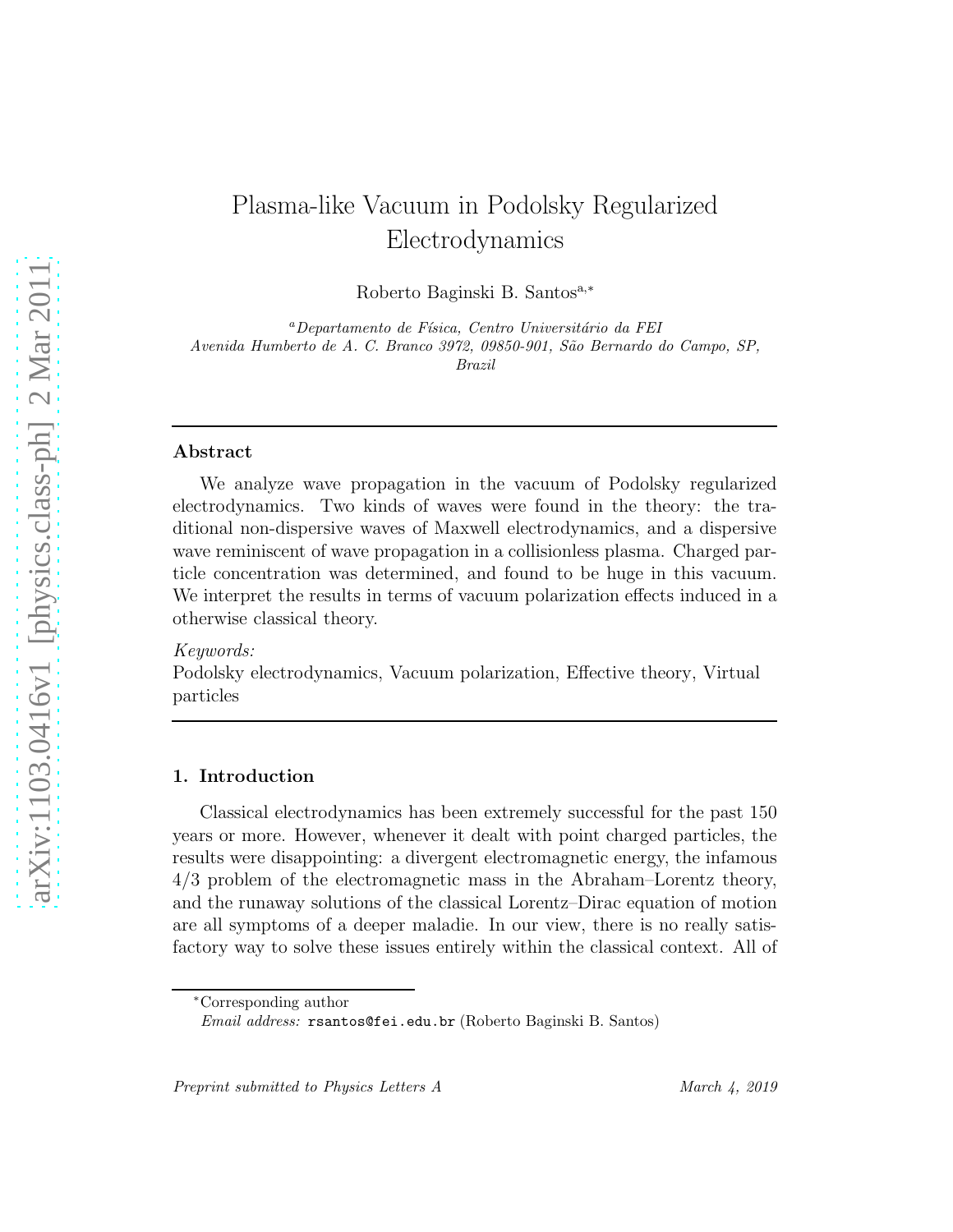these problems occur in a very small length scale, in which classical electrodynamics is not supposed to work properly. Therefore, any solution to these problems will have to involve contributions from processes that take place in the quantum realm.

Despite its impressive record, quantum electrodynamics is also plagued by the same type of problems encountered in many linear quantum theories [\[1\]](#page-7-0). In fact, any quantum theory will feature runaway solutions if its classical counterpart also have it [\[2\]](#page-7-1). Again, the problem is that the introduction of point particles in a theory leads us directly into length, time, and energy scales in which strong, weak, and even gravitational phenomena are expected to play a significant role. Owing to regularization and renormalization techniques, which summed up all these high energy contributions in an effective way, accurate results were achieved in quantum electrodynamics.

In the context of the quantum theory of non-relativistic electrons, it was found that the interaction of a point electron with its own electromagnetic field induces an effective cutoff of the order of the electron reduced Compton wavelength  $\lambda_C = \hbar/mc \approx 386$  fm [\[3](#page-7-2)[–5\]](#page-7-3). This cutoff owes its existence to Zitterbewegung, the jittery motion caused by the never ending creation and annihilation of virtual electron–positron pairs around the point particle, effectively spreading its charge over a region of length comparable to  $\lambda_{\rm C}$ .

Therefore, classical electrodynamics is a theory valid at a length scale in which quantum phenomena are not very important, a few dozen Bohr radius, for instance. However, in order to describe some of the physical phenomena that take place in a length scale comparable to the electron Compton wavelength, we must extend classical electrodynamics, treating it as an effective theory in which a cutoff owes its existence to quantum phenomena at small distance. In sections [2](#page-1-0) and [3,](#page-3-0) we present a brief review of some aspects of the Podolsky regularized electrodynamics in a classical context, in which a second-order derivative term that introduces a cutoff  $\ell$  to the electromagnetic interaction is added to the Maxwell lagrangian density in order to allow us to describe a range of phenomena in which vacuum polarization is important.

### <span id="page-1-0"></span>2. Podolsky regularized electrodynamics

Classical electrodynamics is a linear theory. Although interesting, attempts to formulate a nonlinear electrodynamics have not gained enough traction [\[6,](#page-7-4) [7](#page-7-5)]. In order to preserve the linear structure of classical electrodynamics, and still allow for a cutoff  $\ell$  into the theory in a Lorentz and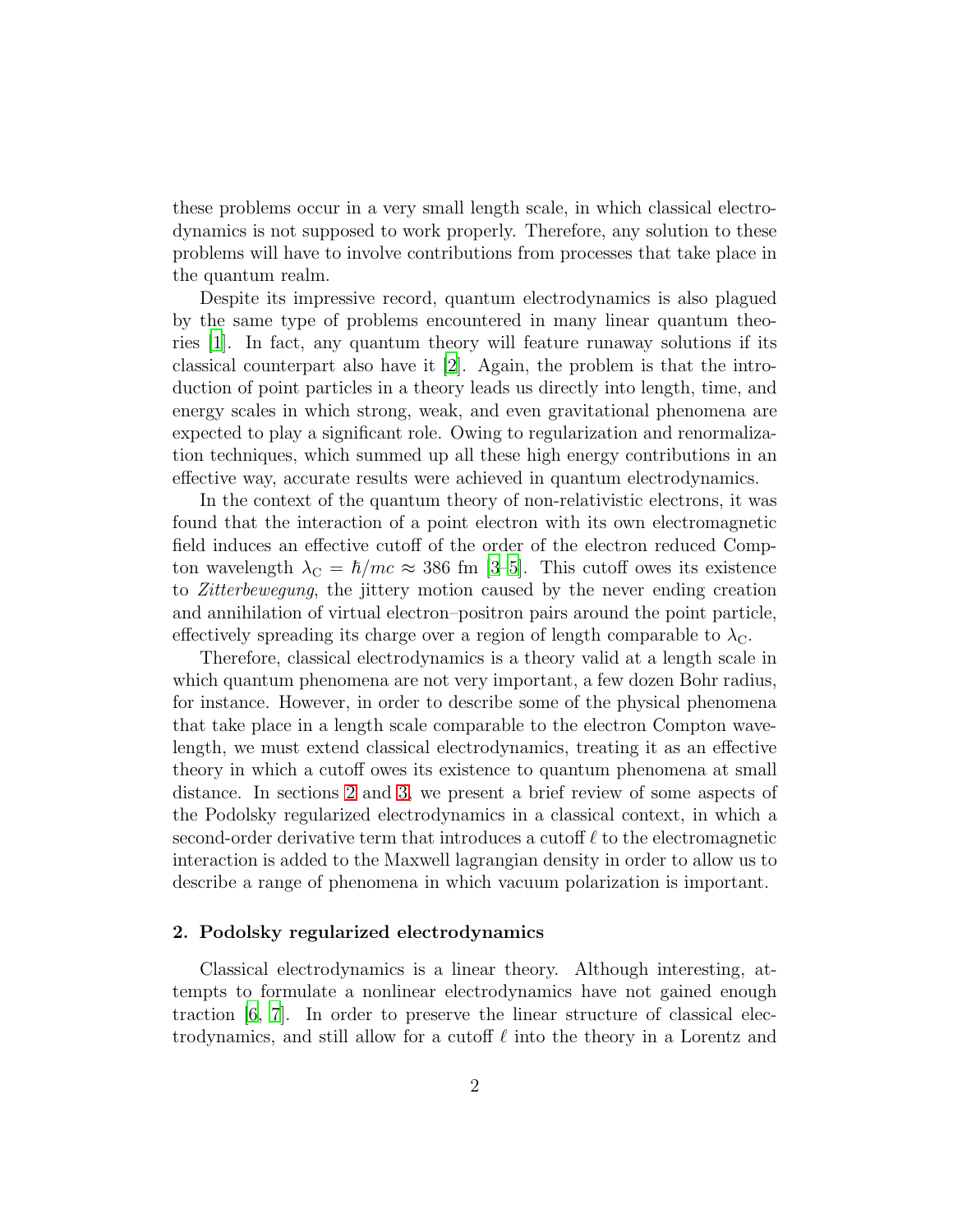gauge invariant way, a term involving second order derivatives of the electromagnetic potential A may be introduced in the lagrangian density for the electromagnetic field. In this case, the lagrangian density reads

$$
\mathcal{L} = -\frac{1}{16\pi} F^{\mu\nu} F_{\mu\nu} - \frac{\ell^2}{8\pi} \partial^{\alpha} F_{\mu\alpha} \partial_{\beta} F^{\mu\beta} + \frac{1}{c} j^{\mu} A_{\mu}, \tag{1}
$$

where, as usual,  $F^{\mu\nu} = \partial^{\mu}A^{\nu} - \partial^{\nu}A^{\mu}$  are the components of the electromagnetic field tensor  $F$ , and  $j$  is the current.

The middle extra term was proposed long ago in an effort to regularize quantum electrodynamics [\[8](#page-7-6)[–11\]](#page-7-7). At about the same time, a number of equivalent proposals were made [\[12](#page-7-8)[–17\]](#page-7-9). Recently, it was shown that Podolsky lagrangian is the only linear second-order gauge-invariant generalization of Maxwell electrodynamics [\[18\]](#page-7-10).

Regarding quantum electrodynamics, Podolsky proposal to generalize electrodynamics is akin to Pauli–Villars regularization procedure [\[19](#page-7-11)]. In the Pauli-Villars regularization of the electron self-energy, an extra term is introduced in the lagrangian density, corresponding to a heavy auxiliary particle. The mass of this particle is related to a cutoff  $\ell$ , which tames the infinities of the theory, by  $M = \hbar/c\ell$ . As the cutoff goes to zero, the mass of the auxiliary particle tends to infinity and disappears from the theory. Nowadays, higher order derivatives appears in attempts to regularize various gauge theories [\[20](#page-7-12)[–29](#page-8-0)].

The good ultraviolet behavior of Podolsky quantum electrodynamics comes at the cost of introducing a non-tachyonic ghost in the theory [\[30](#page-8-1)]. Therefore, Podolsky quantum electrodynamics may be viewed as an effective field theory as this kind of ghost may lead to non-unitary evolution in a quantum theory [\[31](#page-8-2)[–33\]](#page-8-3). Despite that, it was pointed out that magnetic monopoles and massive photons may coexist in Podolsky quantum electrodynamics [\[34\]](#page-8-4). In fact, this coexistence is not ruled out by the analysis performed in finiterange electrodynamics [\[35\]](#page-8-5) owing to the fact that Podolsky quantum electrodynamics is a truly long-range electrodynamics with a massless excitation accompanied by a massive one. However, it may be argued that the massive photon of Podolsky quantum electrodynamics is not physically sound [\[36](#page-8-6)].

However, when dealing with Podolsky regularized electrodynamics as an effective theory aiming at introducing some quantum effects in a otherwise classical realm, these troubles are avoided. At the same time, we may achieve a more vivid description of the physical phenomena. In Podolsky regularized classical electrodynamics, it was possible to solve the infamous  $4/3$ -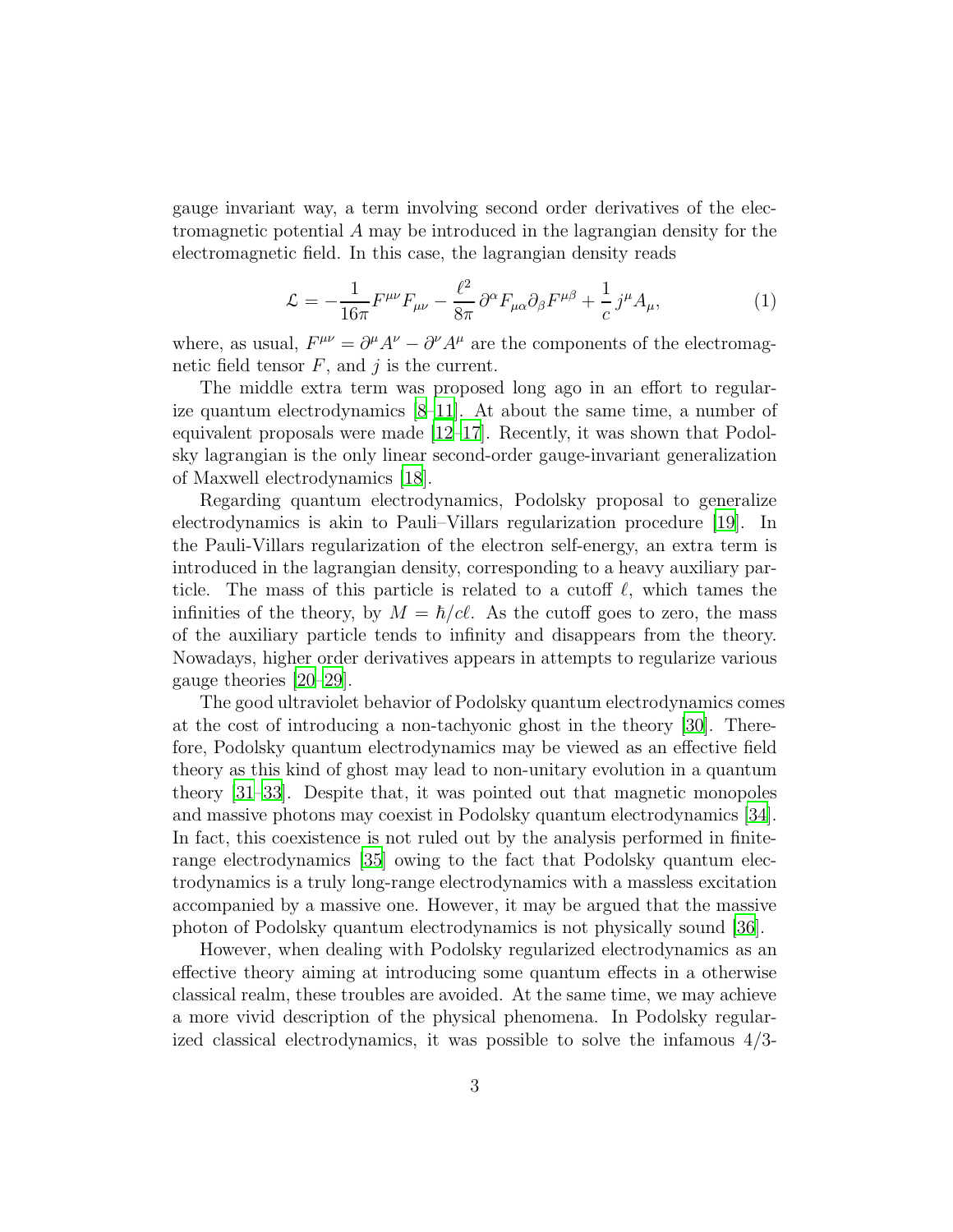problem [\[37\]](#page-8-7), and to eliminate runaway solutions from the Lorentz–Dirac equation of motion [\[38](#page-8-8)]. Requiring that the correction to the hydrogen ground state energy be smaller than the relative experimental uncertainty, it was shown that the cutoff  $\ell \leq 5.56$  fm [\[39\]](#page-8-9). Hence, the cutoff length scale is well within the range of quantum phenomena such as pair creation and annihilation, and Zitterbewegung.

# <span id="page-3-0"></span>3. Field and potential equations in Podolsky regularized electrodynamics

In Podolsky electrodynamics, the potential A obeys the equations

<span id="page-3-1"></span>
$$
(1 - \ell^2 \Box)(\Box A^{\nu} - \partial^{\nu} \partial_{\mu} A^{\mu}) = -\frac{4\pi}{c} j^{\nu}, \qquad (2)
$$

where  $\Box = \partial^{\mu} \partial_{\mu}$  is the usual D'Alembert differential operator. These equations for the potential lead to electromagnetic field equations

$$
(1 - \ell^2 \Box) \partial_{\mu} F^{\mu \nu} = -\frac{4\pi}{c} j^{\nu} \tag{3}
$$

that are of fourth order in the field  $F$  in contrast to the usual Maxwell equations. As  $F^{\mu\nu} = \partial^{\mu}A^{\nu} - \partial^{\nu}A^{\mu}$  are still the components of an antisymmetric tensor, Bianchi identities

$$
\partial_{\lambda} F_{\mu\nu} + \partial_{\mu} F_{\nu\lambda} + \partial_{\nu} F_{\lambda\mu} = 0 \tag{4}
$$

still hold. We see that the regulator modifies only Coulomb–Gauss and Ampère–Maxwell laws, altering the relationship between the electromagnetic field F and its sources j only at small distances. In order to see that, consider a point particle at rest. It is easy to show that the electric potential  $\Phi(\vec{r}) = (1 - \exp(-r/\ell))e/r$  in regularized electrodynamics tends to the usual  $\Phi(\vec{r}) = e/r$  at large distances r from the particle, and to the finite  $\Phi(\vec{r}) = e/\ell$ at small distances. Therefore, Podolsky regularized electrodynamics alters the behavior of the field only at small distances from its source. At large distances, we recover Maxwell electrodynamics.

To see that this modification is generally effective only at small distances, we write Eq. [2](#page-3-1) in the Lorenz gauge,

$$
(1 - \ell^2 \square) \square A^{\mu} = -\frac{4\pi}{c} j^{\mu},\tag{5}
$$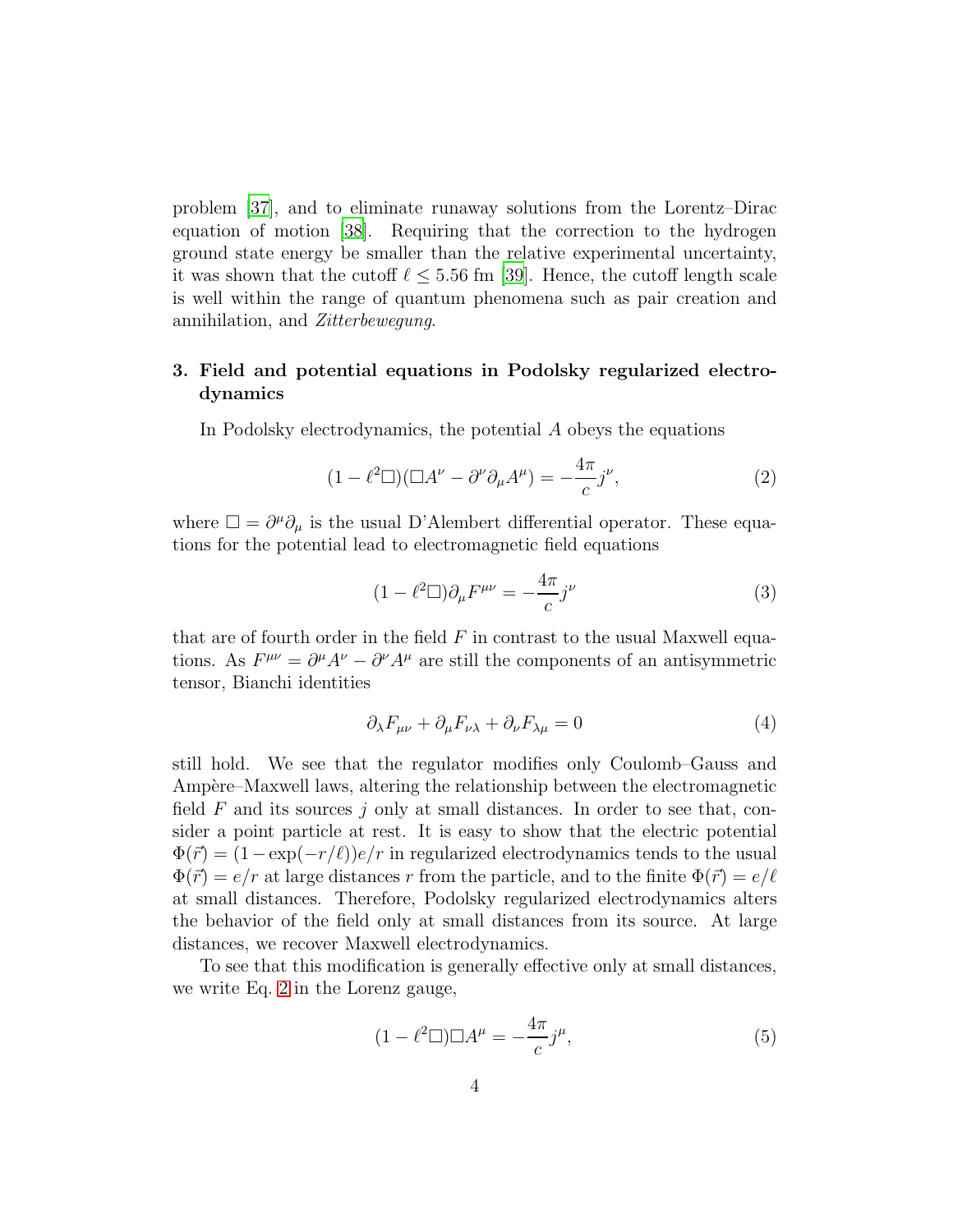and represent the potential  $A(x)$  as as a linear combination of propagating plane waves

$$
A^{\mu}(x) = \int \widetilde{A}^{\mu}(k) \exp(ik^{\nu}x_{\nu}) d^{4}k
$$
 (6)

while the current density  $j(x)$  is expanded accordingly as

$$
j^{\mu}(x) = \int \tilde{j}^{\mu}(k) \exp(ik^{\nu}x_{\nu}) d^{4}k.
$$
 (7)

It is, then, straightforward to show that

<span id="page-4-0"></span>
$$
-\int k^2(1+\ell^2k^2)\widetilde{A}^{\mu}(k)\exp(ik^{\nu}x_{\nu})d^4k = -\frac{4\pi}{c}\int \widetilde{j}^{\mu}(k)\exp(ik^{\nu}x_{\nu})d^4k, \tag{8}
$$

where  $k^2 = k^{\mu}k_{\mu}$ . From Eq. [8,](#page-4-0) we easily arrive at

$$
\widetilde{A}^{\mu}(k) = \frac{4\pi}{c} \frac{1}{k^2(1 + \ell^2 k^2)} \widetilde{j}^{\mu}(k),\tag{9}
$$

and discover that  $\widetilde{A}(k)$  is reduced to the usual Maxwell expression

$$
\widetilde{A}_{\mathcal{M}}^{\mu}(k) = \frac{4\pi}{c} \frac{1}{k^2} \widetilde{j}^{\mu}(k),\tag{10}
$$

at large distances (small k) while  $\tilde{A}(k)$  tends to a distinctive  $1/k^4$  form,

$$
\widetilde{A}^{\mu}(k) = \frac{4\pi}{c} \frac{1}{\ell^2 k^4} \widetilde{j}^{\mu}(k),\tag{11}
$$

at small distances (large k).

### 4. Wave propagation in Podolsky regularized electrodynamics

These results hint that the regulator also affects the free space wave propagation, allowing for the coexistence of propagating and evanescent modes even in vacuum. Setting  $j = 0$  in Eq. [8,](#page-4-0) we find

<span id="page-4-1"></span>
$$
k^2(1 + \ell^2 k^2) = 0,\t\t(12)
$$

As  $k = (\omega/c, \vec{\kappa})$ , we may rewrite Eq. [12](#page-4-1) as

$$
\left(-\frac{\omega^2}{c^2} + \kappa^2\right)\left(1 + \ell^2\left(-\frac{\omega^2}{c^2} + \kappa^2\right)\right) = 0,\tag{13}
$$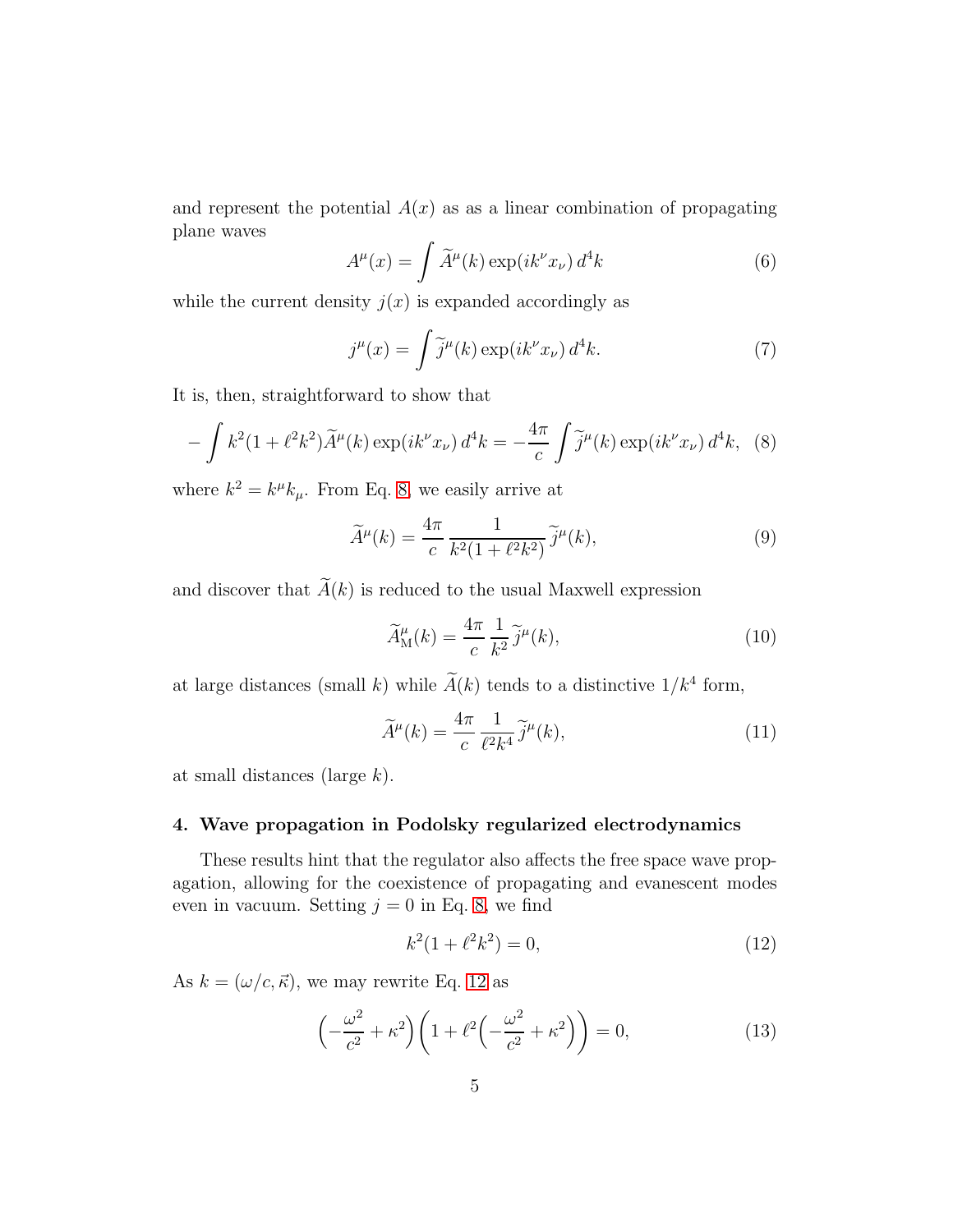from which we can derive two different dispersion relations for the propagation of an electromagnetic wave in free space. The first dispersion relation is the familiar  $\kappa_{\rm nd} = \omega/c$  of Maxwell electrodynamics. This linear dispersion relation corresponds to non-dispersive wave propagation with phase velocity  $c$ .

The second dispersion relation,

<span id="page-5-1"></span>
$$
\kappa_{\rm d}^2 = \frac{\omega^2}{c^2} - \frac{1}{\ell^2}.\tag{14}
$$

may be more familiar in the form

<span id="page-5-0"></span>
$$
c\kappa_{\rm d} = \sqrt{\omega^2 - \omega_{\rm p}^2},\tag{15}
$$

where  $\omega_{\rm p} = c/l \approx 0.511 \text{ MeV}/\hbar$  if  $\ell \approx \lambda_{\rm C}$ . Eq. [15](#page-5-0) describes electromagnetic wave propagation through a colisionless plasma [\[40](#page-8-10), [41\]](#page-9-0) with a very small attenuation length  $\delta = c/\omega_{\rm p} = \ell$ .

In fact, from Eq. [14,](#page-5-1) we see that  $\kappa_d$  is real only if  $|\omega| \geq c/\ell$ . Otherwise,  $\kappa_d$  is a pure imaginary number, leading to evanescent wave modes as shown in figure [1.](#page-5-2)



<span id="page-5-2"></span>Figure 1: Dispersion relations for wave propagation in Podolsky regularized electrodynamics. Continuous lines corresponds to propagating non-dispersive  $(\kappa_{nd})$  and dispersive  $(\kappa_d)$  modes, respectively, while the dashed line is the imaginary part of  $\kappa_d$  associated with an evanescent mode.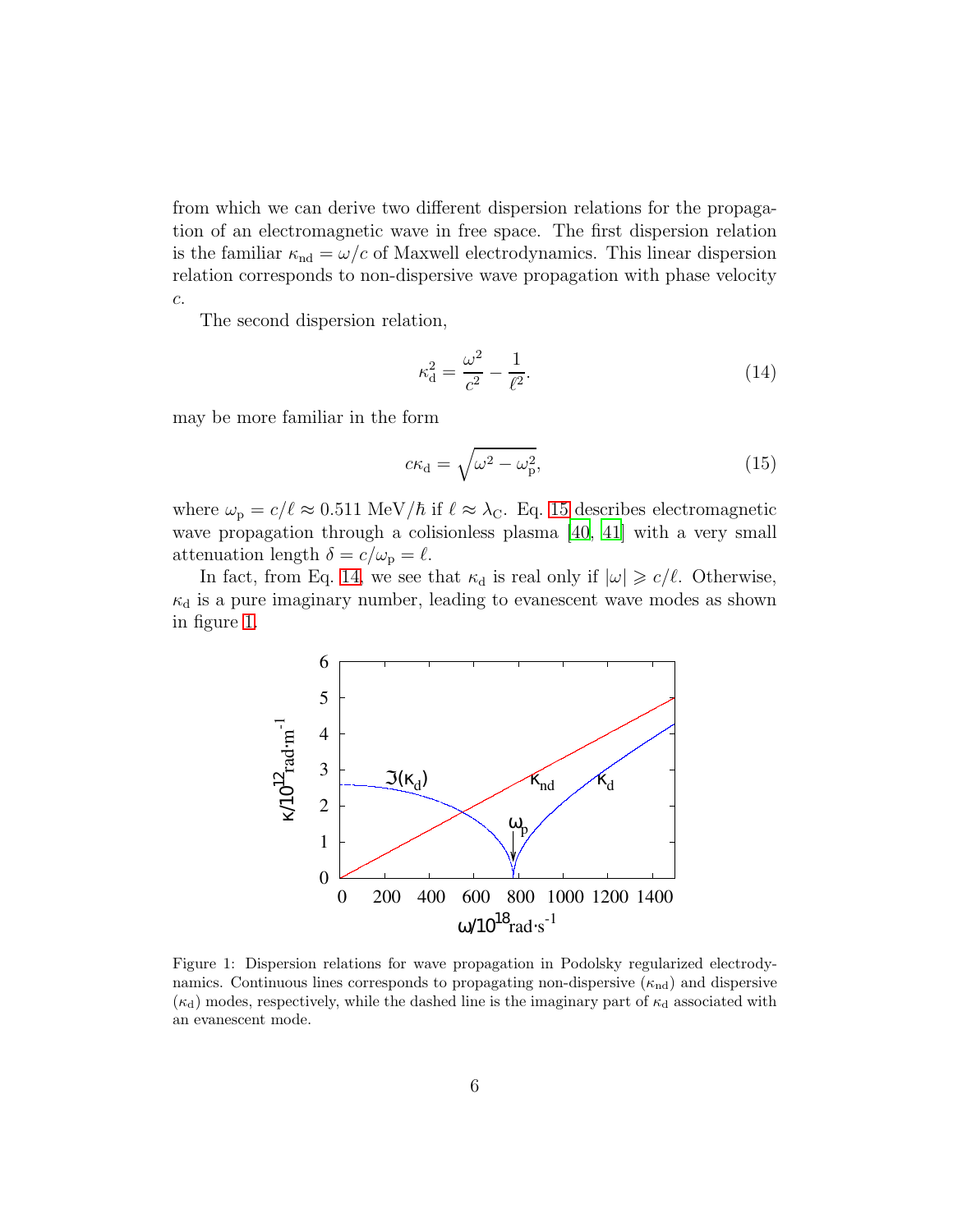We can determine phase and group velocity for the dispersive modes. While phase velocity is determined by the relation

$$
v_{\rm p}^2 = \frac{\kappa_{\rm d}^2}{\omega^2},\tag{16}
$$

group velocity is determined by

$$
\frac{1}{v_g^2} = \left(\frac{\partial \omega}{\partial \kappa_d}\right)^2.
$$
\n(17)

As suggested by the plasma-like vacuum analogy we are pursuing,  $v_{\rm p} > c$  and  $v_{\rm g} < c$  for the propagating modes, for which  $\kappa_{\rm d}$  is real. On the other hand,  $v_{\rm p} < c$  and  $v_{\rm g} > c$  for the evanescent modes, for which  $\kappa_{\rm d}$  is imaginary.

Charged particle concentration in this plasma-like vacuum is given by

$$
n = \frac{m\omega_{\rm p}^2}{4\pi e^2} = \frac{mc^2}{4\pi e^2 \ell^2} \approx 190 \times 10^{30} \,\text{cm}^{-3},\tag{18}
$$

if  $\ell \approx \lambda_C$ . This huge particle density, corresponding to approximately 46 charged particles popping in and out of existence in a sphere of radius  $\lambda_{\rm C}$ , may be interpreted as the cause of the electron jittery motion induced by pair creation and annihilation.

In a quantum theory, these results could be interpreted as a sign of the existence of two excitations in Podolsky electrodynamics, corresponding to the two kinds of wave we have found: a massless photon, and a massive neutral boson with mass in the range of the Z boson [\[38,](#page-8-8) [42\]](#page-9-1).

### 5. Conclusions

We analyzed wave propagation in the vacuum of Podolsky regularized electrodynamics, discovering two different waves: the usual non-dispersive wave with  $\kappa = \omega/c$ , and a dispersive wave with a propagating mode for high frequency, and an evanescent mode for low frequency. In a classical effective theory framework, we interpret this result as arising from a plasma-like behavior of the vacuum induced by quantum vacuum polarization. Therefore, Podolsky regularized electrodynamics inserts some features of pair creation and annihilation into the classical domain. Interaction of free-space electromagnetic waves with these virtual pairs is equivalent to propagation in an effective medium, the classical vacuum plus quantum vacuum polarization, that behaves like a plasma.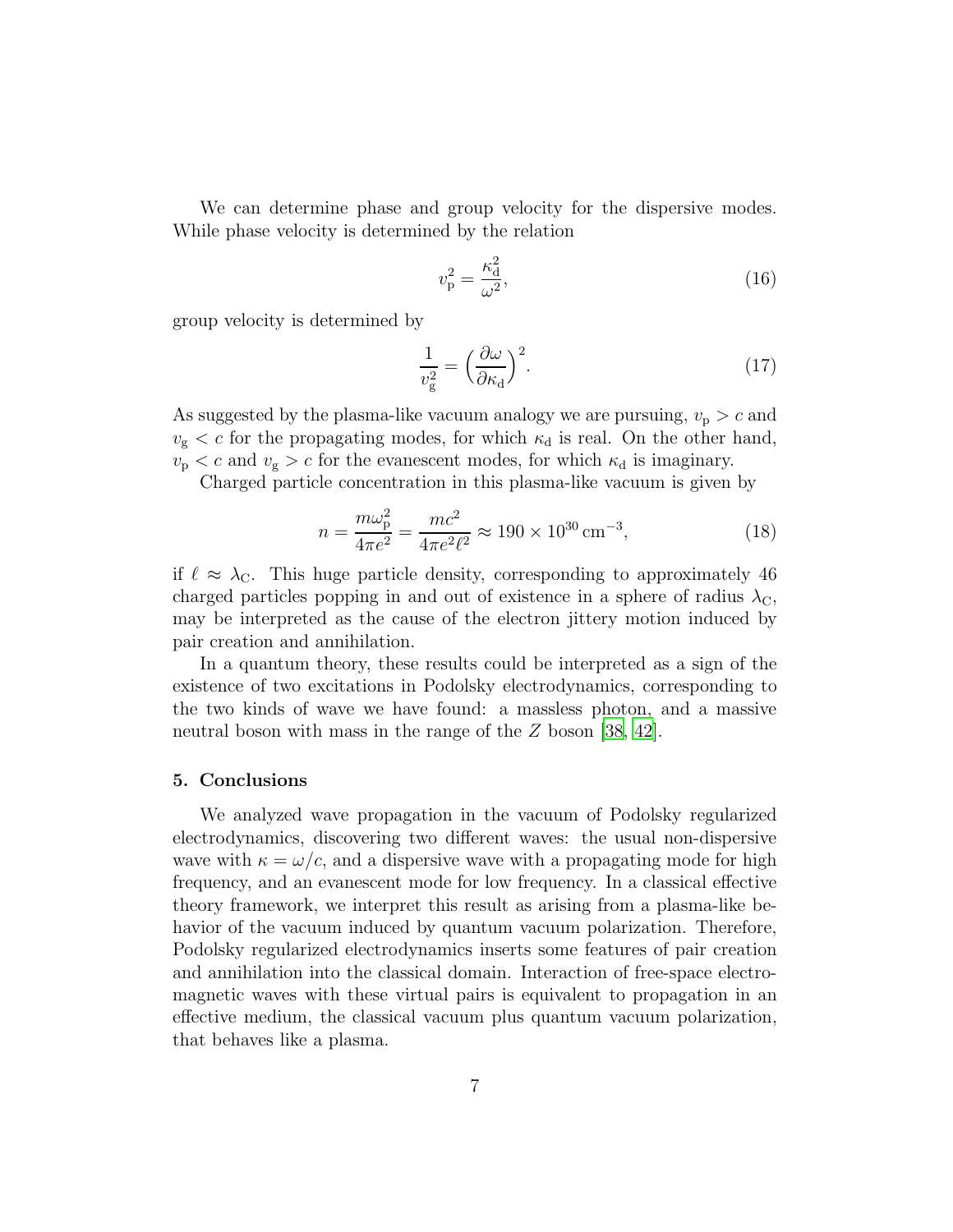## References

- <span id="page-7-0"></span>[1] R. E. Norton, W. K. R. Watson, Phys. Rev. 116 (1959) 1597.
- <span id="page-7-1"></span>[2] S. Coleman, Phys. Rev. 125 (1962) 1422.
- <span id="page-7-2"></span>[3] E. J. Moniz, D. H. Sharp, Phys. Rev. D 10 (1974) 1133.
- [4] E. J. Moniz, D. H. Sharp, Phys. Rev. D 15 (1977) 2850.
- <span id="page-7-3"></span>[5] H. Levine, E. J. Moniz, D. H. Sharp, Am. J. Phys. 45 (1977) 75.
- <span id="page-7-4"></span>[6] A. Proca, Compt. Rend. 190 (1930) 1377.
- <span id="page-7-5"></span>[7] M. Born, L. Infeld, Proc. Roy. Soc. A 144 (1934) 425.
- <span id="page-7-6"></span>[8] B. Podolsky, Phys. Rev. 62 (1942) 68.
- [9] B. Podolsky, C. Kikuchi, Phys. Rev. 65 (1944) 228.
- [10] B. Podolsky, C. Kikuchi, Phys. Rev. 67 (1945) 184.
- <span id="page-7-7"></span>[11] B. Podolsky, P. Schwed, Rev. Mod. Phys. 20 (1948) 40.
- <span id="page-7-8"></span>[12] F. Bopp, Ann. Physik 38 (1940) 345.
- [13] A. Landé, Phys. Rev. 60 (1941) 121.
- [14] A. Landé, L. H. Thomas, Phys. Rev. 60 (1941) 514.
- [15] F. Bopp, Ann. Phys. 42 (1943) 573.
- [16] A. Landé, L. H. Thomas, Phys. Rev. 65 (1944) 175.
- <span id="page-7-9"></span>[17] R. P. Feynman, Phys. Rev. 74 (1948) 939.
- <span id="page-7-10"></span>[18] R. R. Cuzinatto, C. A. M. de Melo, P. J. Pompeia, Ann. Phys. 322 (2007) 1211.
- <span id="page-7-11"></span>[19] W. Pauli, F. Villars, Rev. Mod. Phys. 21 (1949) 434.
- <span id="page-7-12"></span>[20] A. A. Slavnov, Nucl. Phys. B 31 (1971) 301.
- [21] A. A. Slavnov, Theor. Math. Phys. 13 (1972) 1064.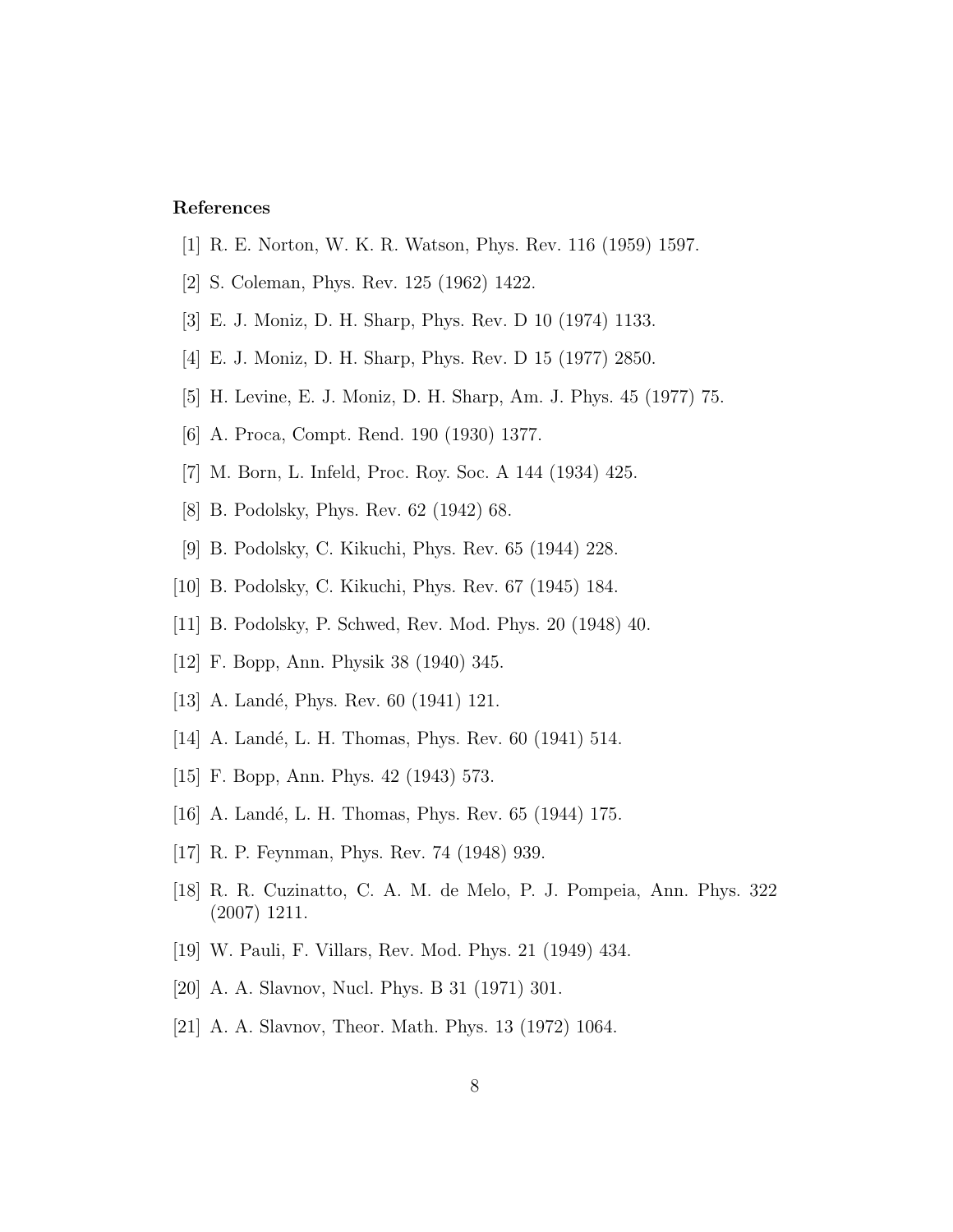- [22] A. A. Slavnov, Theor. Math. Phys. 33 (1978) 997.
- [23] L. D. Faddeev, A. A. Slavnov, Gauge Fields: An Introduction to Quantum Theory, volume 50 of Frontiers in Physics, Addison-Wesley, Reading, 2 edition, 1991.
- [24] B. Grinstein, D. O'Connell, M. B. Wise, Phys. Rev. D 77 (2008) 025012.
- [25] M. A. Namazie, J. Phys. A 11 (1980) 713.
- [26] P. West, Nucl. Phys. B 268 (1986) 113.
- [27] A. M. Polyakov, Nucl. Phys. B 268 (1986) 406.
- [28] J. Barcelos-Neto, C. A. P. Galvão, C. P. Natividade, Z. Phys. C 52 (1991) 559.
- <span id="page-8-0"></span>[29] R. R. Cuzinatto, C. A. M. de Melo, L. G. Medeiros, P. J. Pompeia, Eur. Phys. J. C 53 (2008) 99.
- <span id="page-8-1"></span>[30] A. Accioly, H. Mukai, N. Cim. B 112 (1997) 1061.
- <span id="page-8-2"></span>[31] F. Bloch, Klg. Danske Videnskab Selskab Mat.-Fys. Medd. 27 (1952).
- [32] J. J. Sakurai, Advanced Quantum Mechanics, Addison-Wesley, Reading, 1967.
- <span id="page-8-3"></span>[33] P. T. Matthews, Math. Proc. Cambridge Phil. Soc. 45 (1949) 441.
- <span id="page-8-4"></span>[34] M. V. S. Fonseca, A. V. Paredes, Braz. J. Phys. 40 (2010) 319.
- <span id="page-8-5"></span>[35] A. Y. Ignatiev, G. C. Joshi, Phys. Rev. D 53 (1996) 984.
- <span id="page-8-6"></span>[36] S. I. Kruglov, J. Phys. A: Math. Theor 43 (2010) 245403.
- <span id="page-8-7"></span>[37] J. Frenkel, Phys. Rev. E 54 (1996) 5859.
- <span id="page-8-8"></span>[38] J. Frenkel, R. B. Santos, Int. J. Mod. Phys. B 13 (1999) 315.
- <span id="page-8-9"></span>[39] R. R. Cuzinatto, C. A. M. de Melo, L. G. Medeiros, P. J. Pompeia, How can one probe Podolsky Electrodynamics?, 2009.
- <span id="page-8-10"></span>[40] M. A. Lieberman, A. Lichtenberg, Principles of Plasma Discharges and Materials Processing, Wiley, New York, 1994.